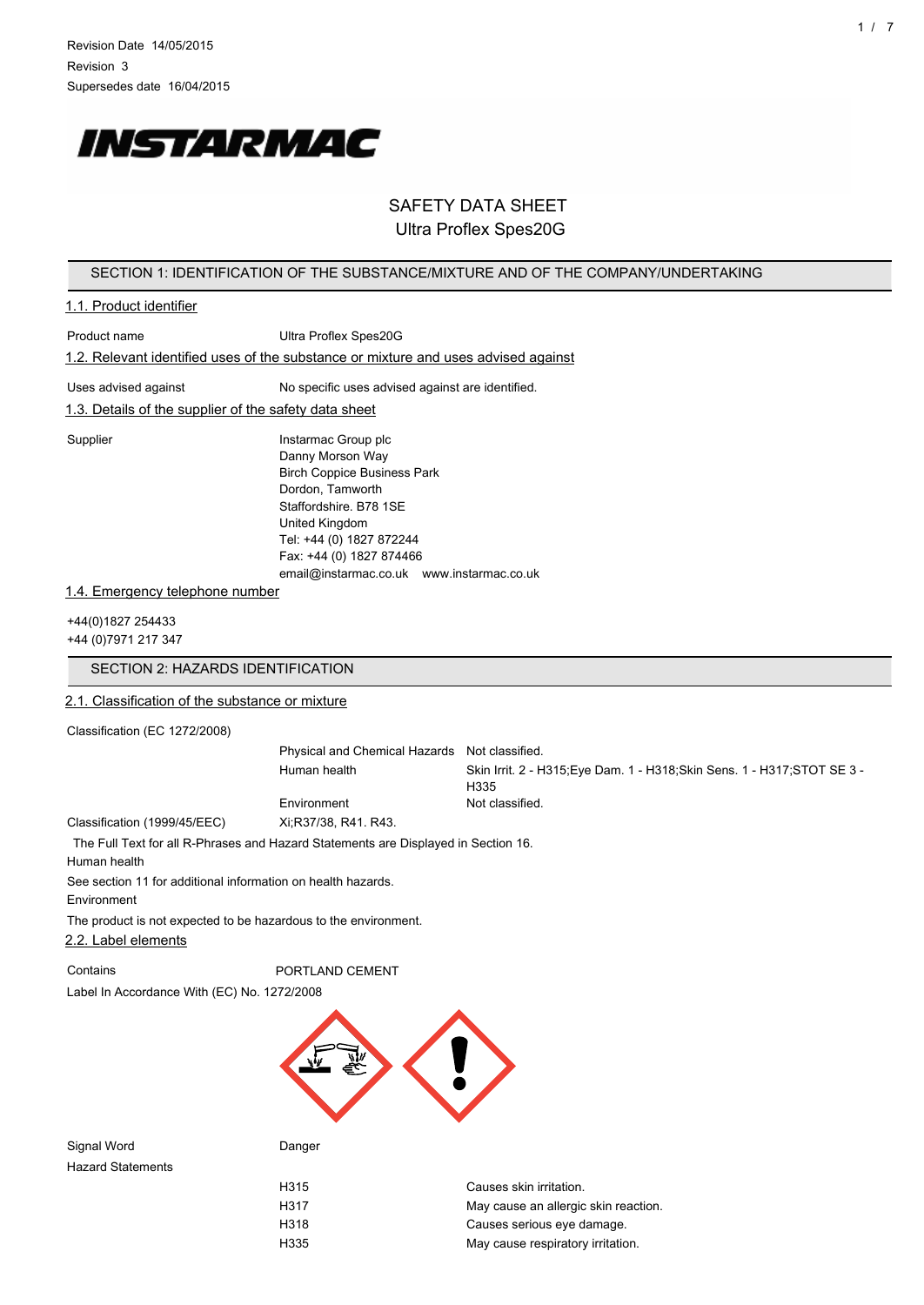# Ultra Proflex Spes20G

Precautionary Statements

|                                               | P271             | Use only outdoors or in a well-ventilated area.                                                                                     |
|-----------------------------------------------|------------------|-------------------------------------------------------------------------------------------------------------------------------------|
|                                               | P280             | Wear protective gloves/protective clothing/eye protection/face protection.                                                          |
|                                               | P305+351+338     | IF IN EYES: Rinse cautiously with water for several minutes. Remove<br>contact lenses, if present and easy to do. Continue rinsing. |
|                                               | P310             | Immediately call a POISON CENTER or doctor/physician.                                                                               |
|                                               | P <sub>501</sub> | Dispose of contents/container in accordance with local regulations.                                                                 |
| <b>Supplementary Precautionary Statements</b> |                  |                                                                                                                                     |
|                                               | P272             | Contaminated work clothing should not be allowed out of the workplace.                                                              |
|                                               | P <sub>261</sub> | Avoid breathing vapour/spray.                                                                                                       |
|                                               | P <sub>264</sub> | Wash contaminated skin thoroughly after handling.                                                                                   |
|                                               | P321             | Specific treatment (see medical advice on this label).                                                                              |
|                                               | P302+352         | IF ON SKIN: Wash with plenty of soap and water.                                                                                     |
|                                               | P304+340         | IF INHALED: Remove victim to fresh air and keep at rest in a position<br>comfortable for breathing.                                 |
|                                               | P312             | Call a POISON CENTER or doctor/physician if you feel unwell.                                                                        |
|                                               | P332+313         | If skin irritation occurs: Get medical advice/attention.                                                                            |
|                                               | P333+313         | If skin irritation or rash occurs: Get medical advice/attention.                                                                    |
|                                               | P362             | Take off contaminated clothing and wash before reuse.                                                                               |
|                                               | P363             | Wash contaminated clothing before reuse.                                                                                            |
|                                               | P403+233         | Store in a well-ventilated place. Keep container tightly closed.                                                                    |
|                                               | P405             | Store locked up.                                                                                                                    |

2.3. Other hazards

Not Classified as PBT/vPvB by current EU criteria.

SECTION 3: COMPOSITION/INFORMATION ON INGREDIENTS

3.2. Mixtures

| <b>CALCIUM FORMATE</b>                                                                                                |                   |                                                       | $1 - 10%$ |
|-----------------------------------------------------------------------------------------------------------------------|-------------------|-------------------------------------------------------|-----------|
| CAS-No.: 544-17-2                                                                                                     |                   |                                                       |           |
| Classification (EC 1272/2008)<br>Not classified.                                                                      |                   | Classification (67/548/EEC)<br>Xi, R41.               |           |
| PORTLAND CEMENT                                                                                                       |                   |                                                       | 30-60%    |
| CAS-No.: 65997-15-1                                                                                                   | EC No.:           |                                                       |           |
| Classification (EC 1272/2008)<br>Skin Irrit. 2 - H315<br>Eye Dam. 1 - H318<br>Skin Sens. 1 - H317<br>STOT SE 3 - H335 |                   | Classification (67/548/EEC)<br>Xi;R37/38,R41.<br>R43. |           |
| <b>SILICA SAND</b>                                                                                                    |                   |                                                       | 30-60%    |
| CAS-No.: 14808-60-7                                                                                                   | EC No.: 238-878-4 |                                                       |           |
| Classification (EC 1272/2008)<br>Not classified.                                                                      |                   | Classification (67/548/EEC)<br>Not classified.        |           |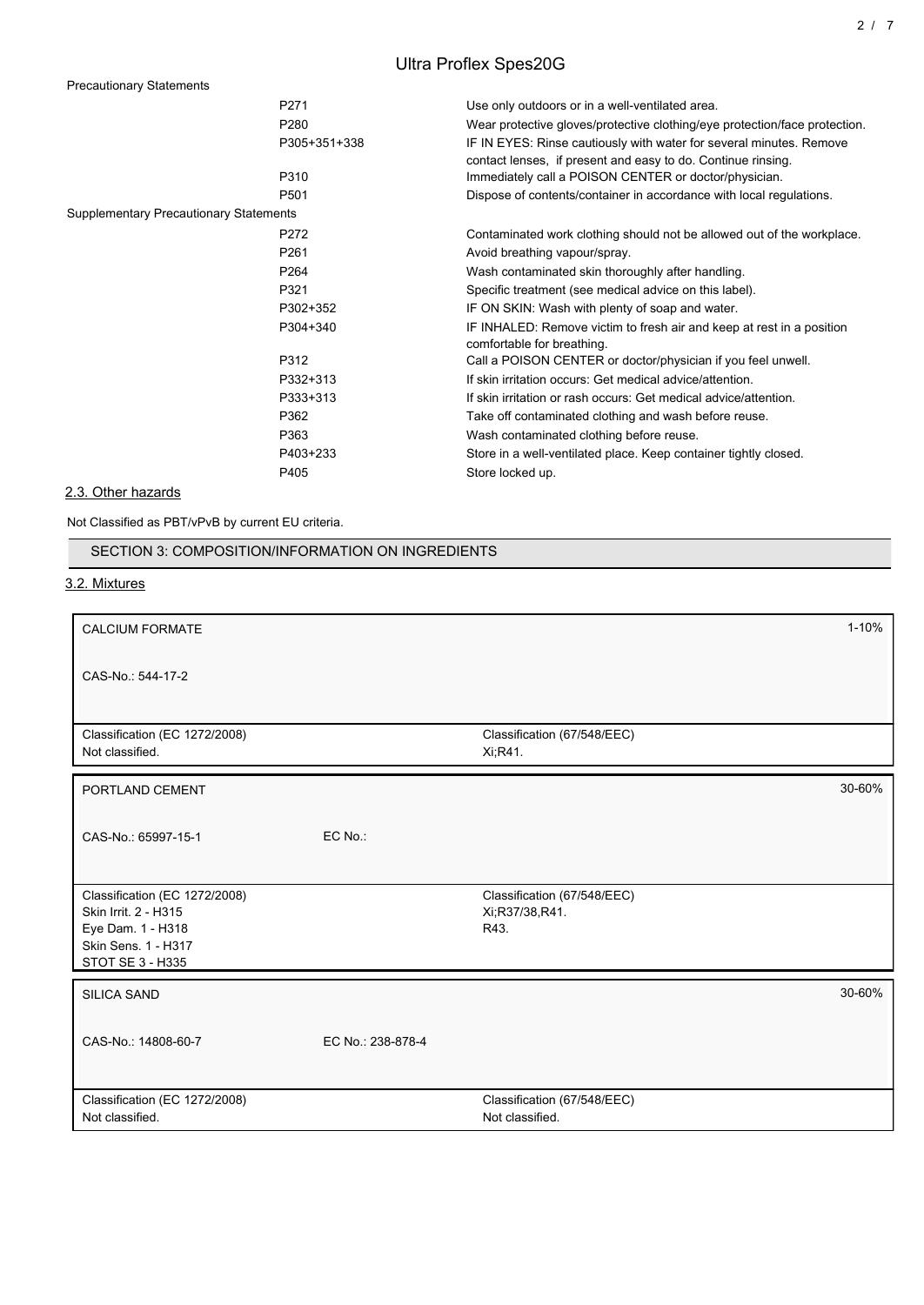| <b>SLAG</b>                   |           |                             | 10-30% |
|-------------------------------|-----------|-----------------------------|--------|
|                               |           |                             |        |
| CAS-No.: 65996-69-2           | $EC$ No.: |                             |        |
|                               |           |                             |        |
| Classification (EC 1272/2008) |           | Classification (67/548/EEC) |        |
| Not classified.               |           | Xi:R36/38.                  |        |

The Full Text for all R-Phrases and Hazard Statements are Displayed in Section 16.

| SECTION 4: FIRST AID MEASURES          |  |
|----------------------------------------|--|
| 4.1. Description of first aid measures |  |

General information

Remove affected person from source of contamination. Contact physician if discomfort continues.

Inhalation

Move into fresh air and keep at rest. Get medical attention if any discomfort continues.

Ingestion

Immediately rinse mouth and drink plenty of water. Keep person under observation. If person becomes uncomfortable take to hospital along with these instructions. Do not give victim anything to drink if he is unconscious. Skin contact

Wash off promptly and flush contaminated skin with water. Promptly remove clothing if soaked through and flush skin with water. Get medical attention if any discomfort continues.

Eye contact

Immediately flush with plenty of water for up to 15 minutes. Remove any contact lenses and open eyes wide apart. Get medical attention if any discomfort continues.

4.2. Most important symptoms and effects, both acute and delayed

General information

The severity of the symptoms described will vary dependant of the concentration and the length of exposure.

4.3. Indication of any immediate medical attention and special treatment needed

No specific first aid measures noted.

SECTION 5: FIREFIGHTING MEASURES

5.1. Extinguishing media

Extinguishing media

Use fire-extinguishing media appropriate for surrounding materials.

5.2. Special hazards arising from the substance or mixture

Hazardous combustion products None under normal conditions. Unusual Fire & Explosion Hazards No unusual fire or explosion hazards noted. Specific hazards Not known. 5.3. Advice for firefighters

Special Fire Fighting Procedures No specific fire fighting procedure given. Protective equipment for fire-fighters Use protective equipment appropriate for surrounding materials.

## SECTION 6: ACCIDENTAL RELEASE MEASURES

### 6.1. Personal precautions, protective equipment and emergency procedures

Wear protective clothing as described in Section 8 of this safety data sheet.

6.2. Environmental precautions

Avoid release to the environment.

6.3. Methods and material for containment and cleaning up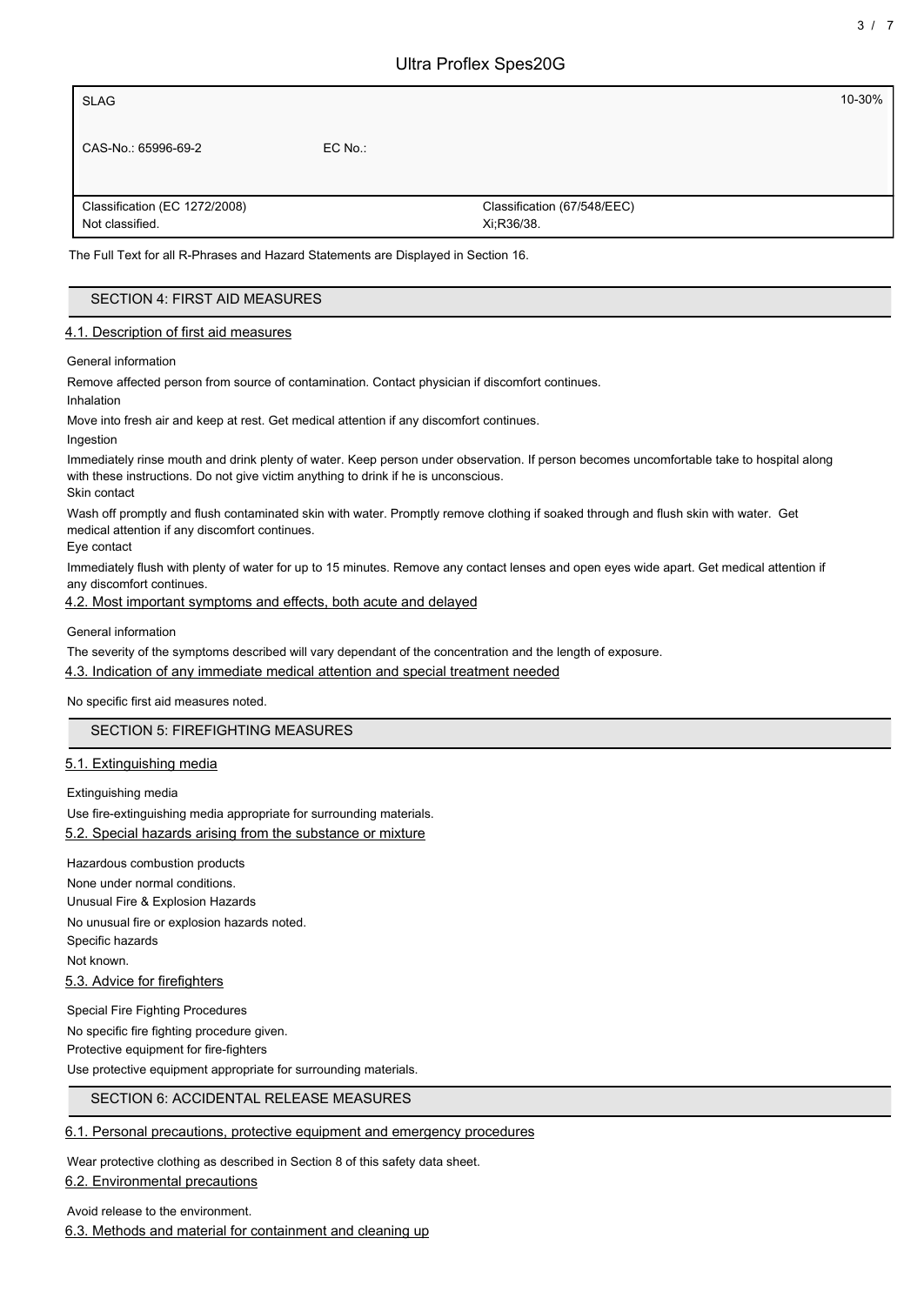## GENERAL. For waste disposal, see section 13.

### 6.4. Reference to other sections

For personal protection, see section 8. Collect and dispose of spillage as indicated in section 13. See section 11 for more detailed information on health effects and symptoms.

SECTION 7: HANDLING AND STORAGE

7.1. Precautions for safe handling

No specific usage precautions noted.

7.2. Conditions for safe storage, including any incompatibilities

Store at moderate temperatures in dry, well ventilated area. Storage Class

Unspecified storage.

7.3. Specific end use(s)

The identified uses for this product are detailed in Section 1.2.

## SECTION 8: EXPOSURE CONTROLS/PERSONAL PROTECTION

### 8.1. Control parameters

| Name                   | <b>STD</b> | TWA - 8 Hrs       | STEL - 15 Min | <b>Notes</b> |
|------------------------|------------|-------------------|---------------|--------------|
| <b>PORTLAND CEMENT</b> | <b>WEL</b> | 10 $mg/m3$        |               |              |
| <b>ISILICA SAND</b>    | <b>WEL</b> | $0.3 \,$ mg/m $3$ |               |              |

### WEL = Workplace Exposure Limit.

#### Ingredient Comments

No exposure limits noted for ingredient(s).

### 8.2. Exposure controls

Protective equipment



Engineering measures

Not relevant

Respiratory equipment

No specific recommendations. Respiratory protection may be required. Hand protection

For prolonged or repeated skin contact use suitable protective gloves.

Eye protection

Wear approved safety goggles.

Other Protection

Wear appropriate clothing to prevent any possibility of skin contact.

Hygiene measures

Wash hands at the end of each work shift and before eating, smoking and using the toilet. No specific hygiene procedures noted, but good personal hygiene practices are always advisable, especially when working with chemicals.

## SECTION 9: PHYSICAL AND CHEMICAL PROPERTIES

9.1. Information on basic physical and chemical properties

Appearance Powder, dust

Not available.

9.2. Other information

SECTION 10: STABILITY AND REACTIVITY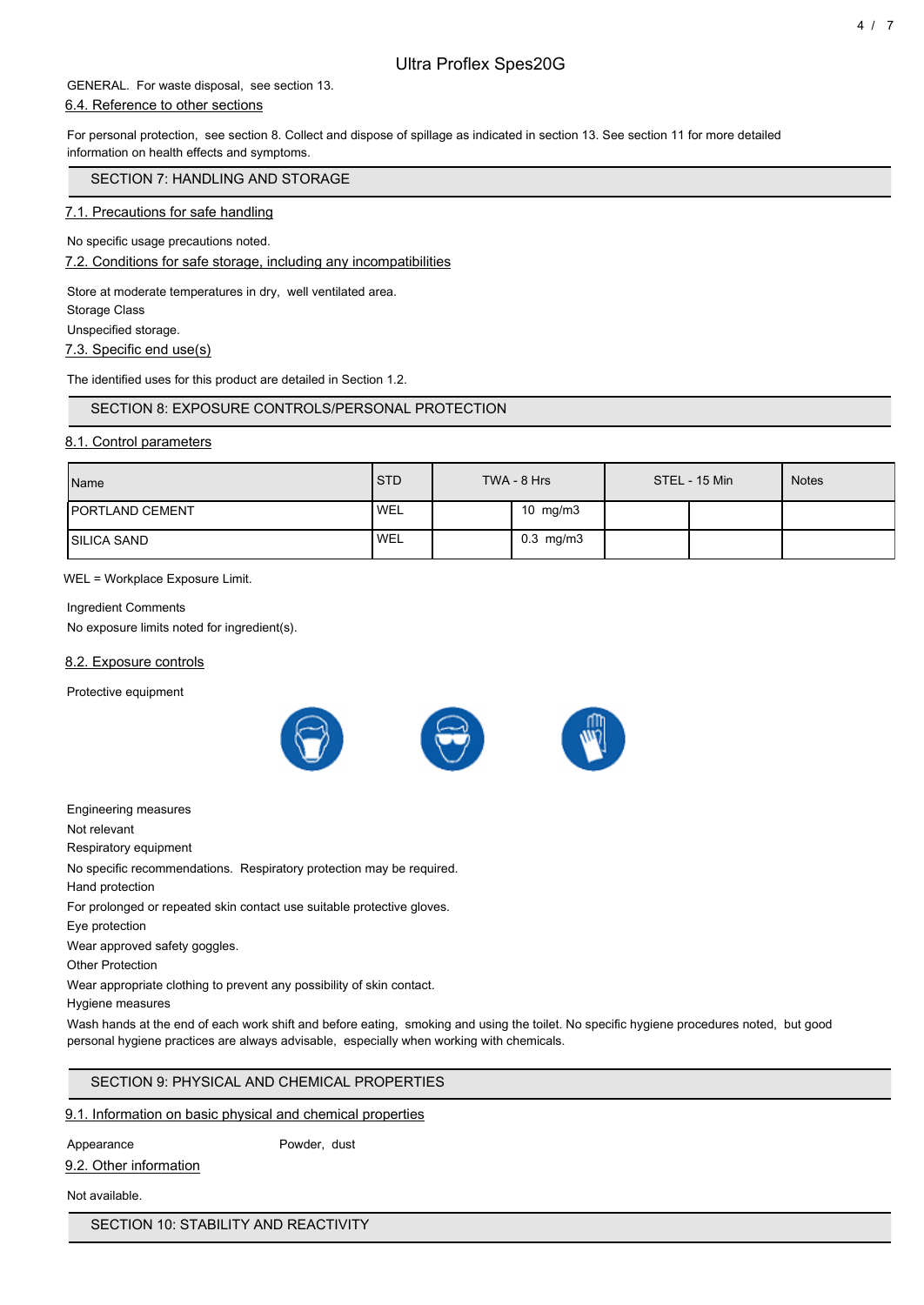## 10.1. Reactivity

There are no known reactivity hazards associated with this product.

10.2. Chemical stability

No particular stability concerns. 10.3. Possibility of hazardous reactions

Not applicable. Hazardous Polymerisation Unknown. 10.4. Conditions to avoid

There are no known conditions that are likely to result in a hazardous situation. 10.5. Incompatible materials

Materials To Avoid No specific, or groups of materials are likely to react to produce a hazardous situation. 10.6. Hazardous decomposition products

None under normal conditions.

## SECTION 11: TOXICOLOGICAL INFORMATION

## 11.1. Information on toxicological effects

Toxicological information No information available.

General information No specific health warnings noted.

Inhalation No specific health warnings noted.

Ingestion May irritate and cause stomach pain, vomiting and diarrhoea.

Skin contact Irritating to skin.

Eye contact Irritating to eyes. Health Warnings This chemical may cause skin/eye irritation.

## SECTION 12: ECOLOGICAL INFORMATION

#### **Ecotoxicity**

There are no data on the ecotoxicity of this product.

12.1. Toxicity

No information available

### 12.2. Persistence and degradability

No information available Degradability There are no data on the degradability of this product.

### 12.3. Bioaccumulative potential

Bioaccumulative potential No data available on bioaccumulation.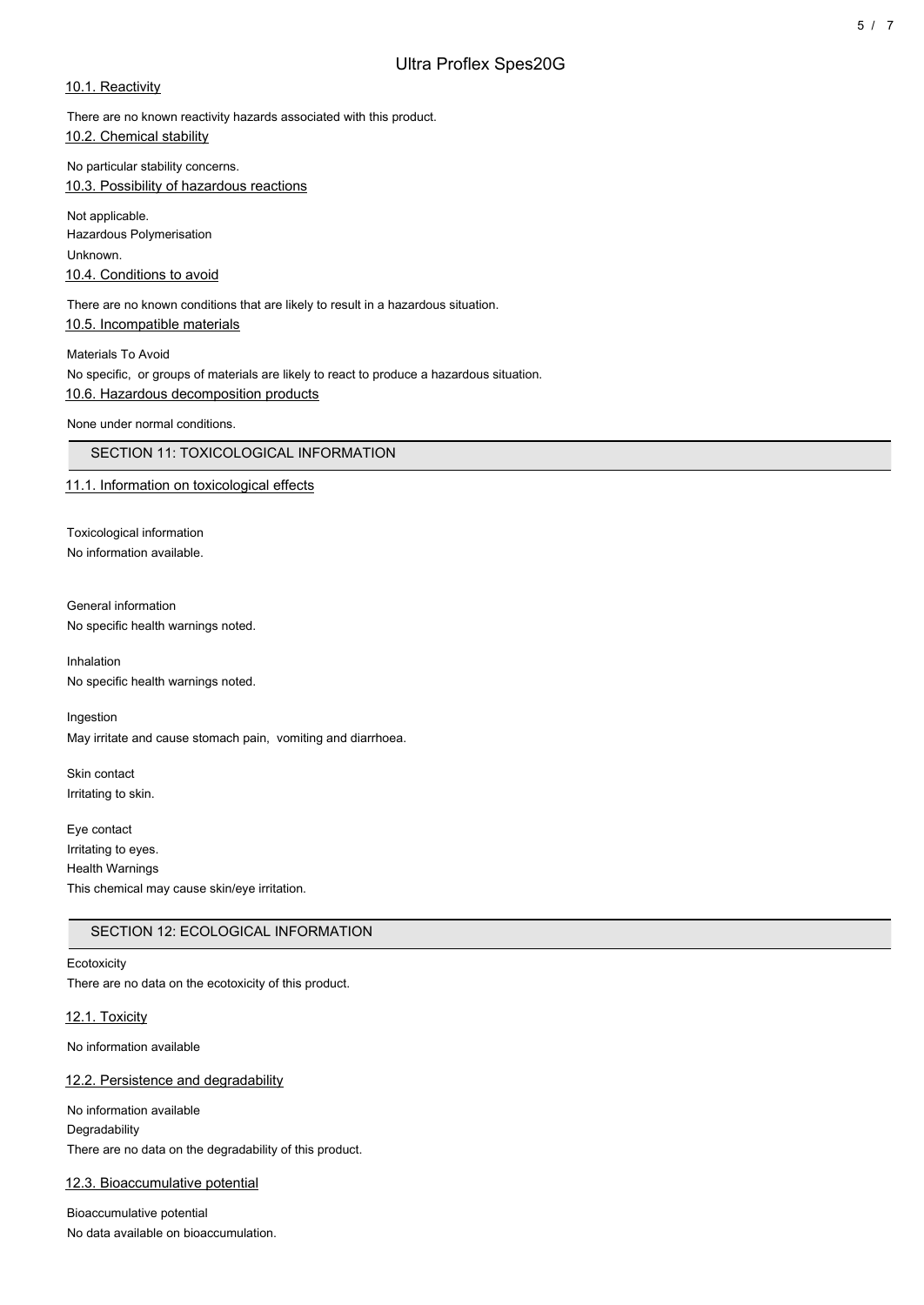### 12.4. Mobility in soil

Mobility:

The product is non-volatile.

12.5. Results of PBT and vPvB assessment

Not Classified as PBT/vPvB by current EU criteria.

12.6. Other adverse effects

Not available.

## SECTION 13: DISPOSAL CONSIDERATIONS

General information

When handling waste, consideration should be made to the safety precautions applying to handling of the product.

### 13.1. Waste treatment methods

Dispose of waste and residues in accordance with local authority requirements.

### SECTION 14: TRANSPORT INFORMATION

General The product is not covered by international regulation on the transport of dangerous goods (IMDG, IATA, ADR/RID).

14.1. UN number

Not applicable.

14.2. UN proper shipping name

Not applicable.

14.3. Transport hazard class(es)

Not applicable.

14.4. Packing group

Not applicable.

14.5. Environmental hazards

Environmentally Hazardous Substance/Marine Pollutant No.

### 14.6. Special precautions for user

Not applicable.

14.7. Transport in bulk according to Annex II of MARPOL73/78 and the IBC Code

Not applicable.

## SECTION 15: REGULATORY INFORMATION

15.1. Safety, health and environmental regulations/legislation specific for the substance or mixture

Uk Regulatory References Health and Safety at Work Act 1974. The Control of Substances Hazardous to Health Regulations 2002 (S.I 2002 No. 2677) with amendments. Statutory Instruments Control of Substances Hazardous to Health. Approved Code Of Practice Safety Data Sheets for Substances and Preparations. National Regulations Health and Safety at Work Act (As Amended) 1974 Control of Substances Hazardous to Health Regulations 2002 (as amended) Water hazard classification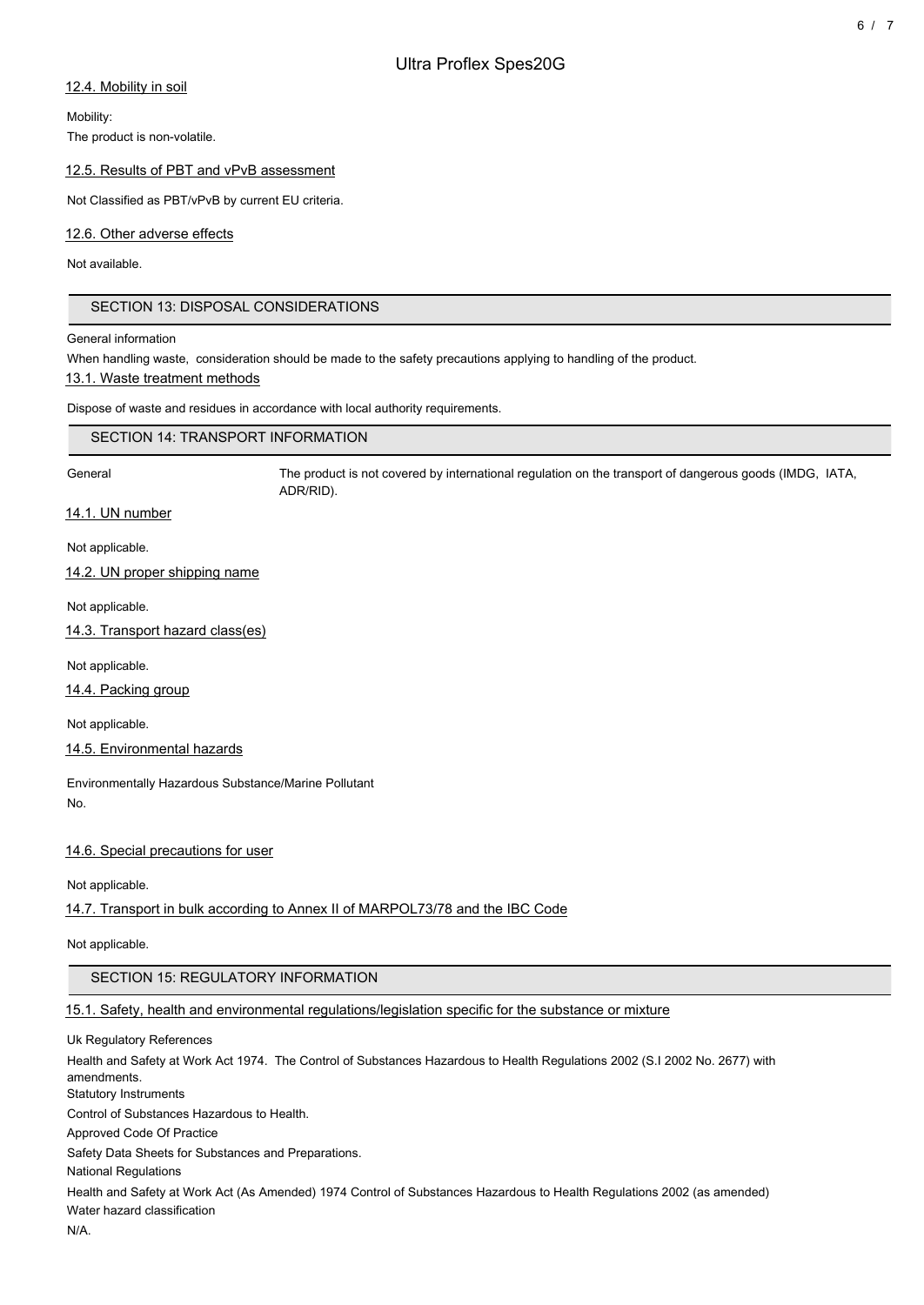## 15.2. Chemical Safety Assessment

No chemical safety assessment has been carried out.

## SECTION 16: OTHER INFORMATION

| General information                              |                                            |  |  |  |
|--------------------------------------------------|--------------------------------------------|--|--|--|
| Only trained personnel should use this material. |                                            |  |  |  |
| <b>Issued By</b>                                 | HS&E Manager.                              |  |  |  |
| <b>Revision Date</b>                             | 14/05/2015                                 |  |  |  |
| Revision                                         | 3                                          |  |  |  |
| Supersedes date                                  | 16/04/2015                                 |  |  |  |
| Safety Data Sheet Status                         | Approved.                                  |  |  |  |
| Risk Phrases In Full                             |                                            |  |  |  |
| R36/38                                           | Irritating to eyes and skin.               |  |  |  |
| R37/38                                           | Irritating to respiratory system and skin. |  |  |  |
| R43                                              | May cause sensitisation by skin contact.   |  |  |  |
| NC.                                              | Not classified.                            |  |  |  |
| R41                                              | Risk of serious damage to eyes.            |  |  |  |
| Hazard Statements In Full                        |                                            |  |  |  |
| H318                                             | Causes serious eye damage.                 |  |  |  |
| H315                                             | Causes skin irritation.                    |  |  |  |
| H317                                             | May cause an allergic skin reaction.       |  |  |  |
| H335                                             | May cause respiratory irritation.          |  |  |  |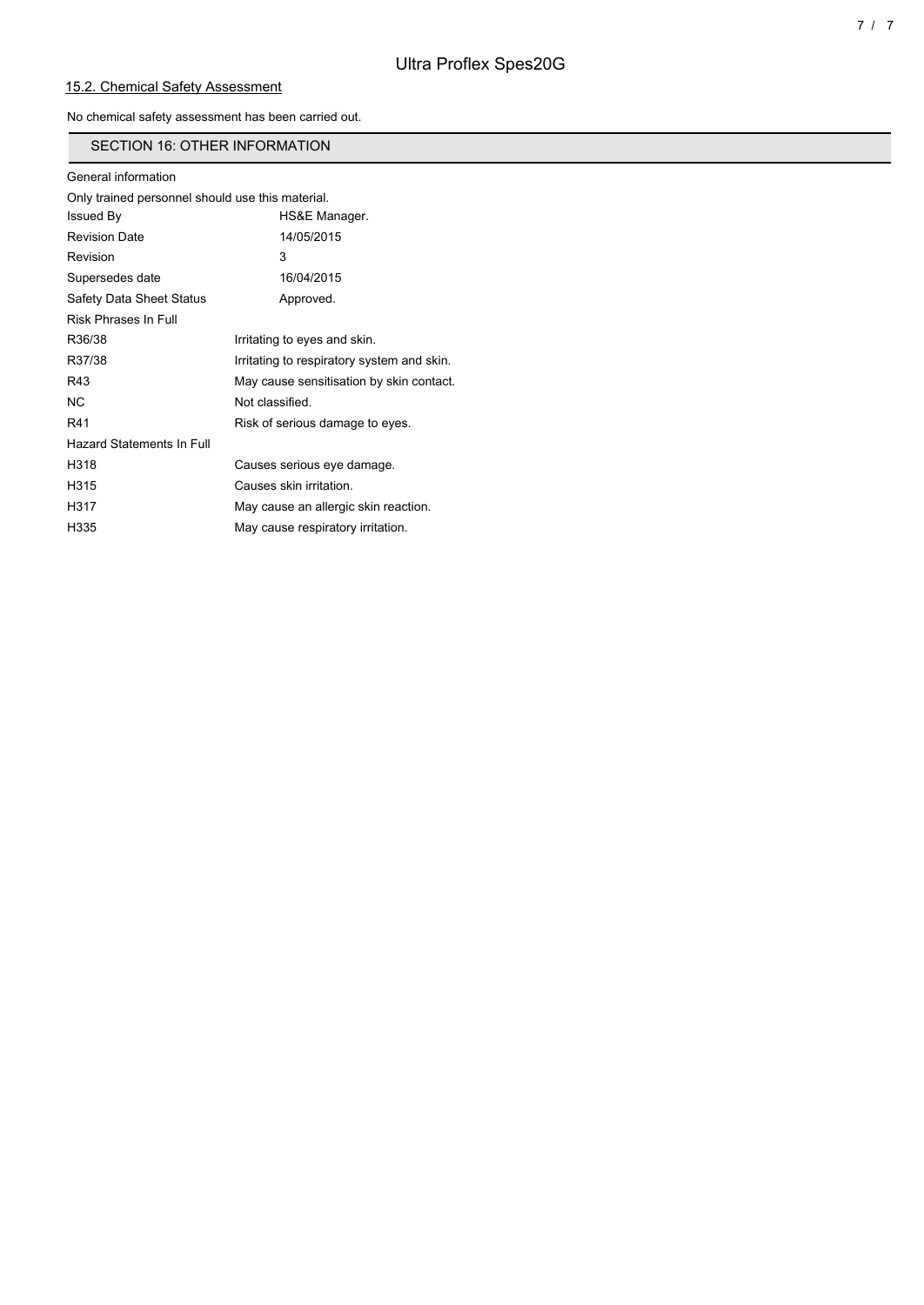

# **SAFETY DATA SHEET ULTRA PROFLEX SPES20W**

## **SECTION 1: IDENTIFICATION OF THE SUBSTANCE/MIXTURE AND OF THE COMPANY/UNDERTAKING**

### **1.1. Product identifier**

**Product name** ULTRA PROFLEX SPES20W

#### **1.2. Relevant identified uses of the substance or mixture and uses advised against**

Uses advised against **No specific uses advised against are identified.** 

## **1.3. Details of the supplier of the safety data sheet**

**Supplier Instarmac Group plc** Danny Morson Way Birch Coppice Business Park Dordon, Tamworth Staffordshire. B78 1SE United Kingdom Tel: +44 (0) 1827 872244 Fax: +44 (0) 1827 874466 email@instarmac.co.uk www.instarmac.co.uk

## **1.4. Emergency telephone number**

## **SECTION 2: HAZARDS IDENTIFICATION**

## **2.1. Classification of the substance or mixture**

#### **Classification (EC 1272/2008)**

|                                                                                             | Physical and Chemical Hazards Not classified. |                                                           |
|---------------------------------------------------------------------------------------------|-----------------------------------------------|-----------------------------------------------------------|
|                                                                                             | Human health                                  | Skin Irrit. 2 - H315; Eye Dam. 1 - H318; STOT SE 3 - H335 |
|                                                                                             | Environment                                   | Not classified.                                           |
| <b>Classification (1999/45/EEC)</b>                                                         | Xi:R37/38, R41.                               |                                                           |
| . The Foll Teachface of D. Dhose care and Hanged Characteristic District of the Carriers 47 |                                               |                                                           |

The Full Text for all R-Phrases and Hazard Statements are Displayed in Section 16.

### **Human health**

See section 11 for additional information on health hazards.

#### **Environment**

The product is not expected to be hazardous to the environment.

#### **2.2. Label elements**

**Label In Accordance With (EC) No. 1272/2008**



| <b>Signal Word</b>              | Danger           |                                                                                                                                     |
|---------------------------------|------------------|-------------------------------------------------------------------------------------------------------------------------------------|
| <b>Hazard Statements</b>        |                  |                                                                                                                                     |
|                                 | H315             | Causes skin irritation.                                                                                                             |
|                                 | H318             | Causes serious eye damage.                                                                                                          |
|                                 | H335             | May cause respiratory irritation.                                                                                                   |
| <b>Precautionary Statements</b> |                  |                                                                                                                                     |
|                                 | P <sub>271</sub> | Use only outdoors or in a well-ventilated area.                                                                                     |
|                                 | P280             | Wear protective gloves/protective clothing/eye protection/face protection.                                                          |
|                                 | P305+351+338     | IF IN EYES: Rinse cautiously with water for several minutes. Remove contact<br>lenses, if present and easy to do. Continue rinsing. |
|                                 | P310             | Immediately call a POISON CENTER or doctor/physician.                                                                               |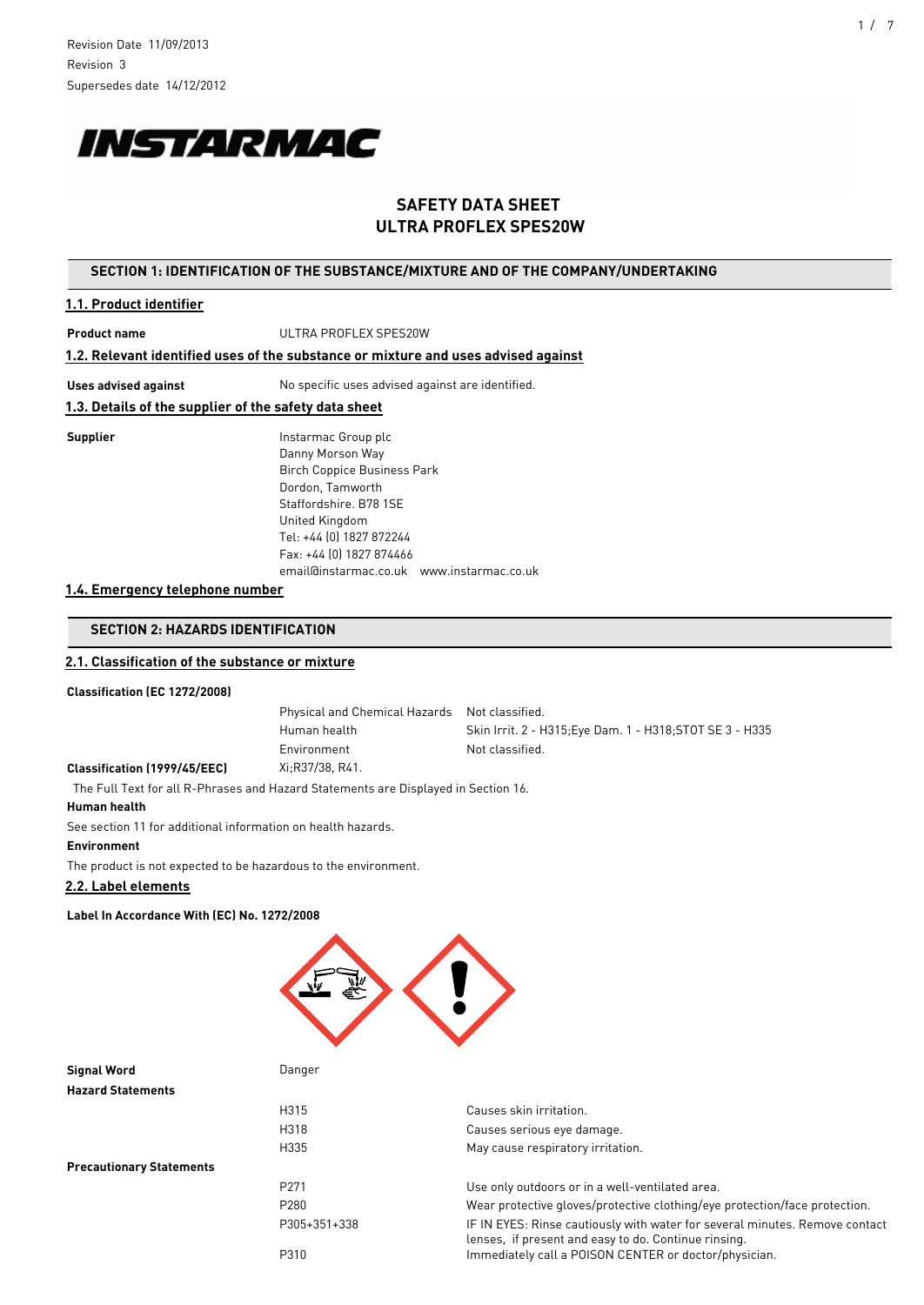P501 Dispose of contents/container in accordance with local regulations.

| IF INHALED: Remove victim to fresh air and keep at rest in a position |
|-----------------------------------------------------------------------|
|                                                                       |
|                                                                       |
|                                                                       |
|                                                                       |
|                                                                       |
|                                                                       |

## **2.3. Other hazards**

Not Classified as PBT/vPvB by current EU criteria.

## **SECTION 3: COMPOSITION/INFORMATION ON INGREDIENTS**

**3.2. Mixtures**

| CALCIUM FORMATE                                  |                   |                                                | $1 - 10%$ |
|--------------------------------------------------|-------------------|------------------------------------------------|-----------|
| CAS-No.: 544-17-2                                |                   |                                                |           |
|                                                  |                   |                                                |           |
| Classification (EC 1272/2008)<br>Not classified. |                   | Classification (67/548/EEC)<br>Xi;R41.         |           |
| SILICA SAND                                      |                   |                                                | 30-60%    |
| CAS-No.: 14808-60-7                              | EC No.: 238-878-4 |                                                |           |
| Classification (EC 1272/2008)<br>Not classified. |                   | Classification (67/548/EEC)<br>Not classified. |           |
| <b>SLAG</b>                                      |                   |                                                | 10-30%    |
| CAS-No.: 65996-69-2                              | EC No.:           |                                                |           |
| Classification (EC 1272/2008)<br>Not classified. |                   | Classification (67/548/EEC)<br>Xi;R36/38.      |           |
| WHITE OPC                                        |                   |                                                | 30-60%    |
| CAS-No.:                                         | EC No.:           |                                                |           |
| Classification (EC 1272/2008)<br>Not classified. |                   | Classification (67/548/EEC)<br>Xi;R41,R37/38.  |           |

The Full Text for all R-Phrases and Hazard Statements are Displayed in Section 16.

| SECTION 4: FIRST AID MEASURES          |  |
|----------------------------------------|--|
| 4.1. Description of first aid measures |  |

#### **General information**

Remove affected person from source of contamination. Contact physician if discomfort continues.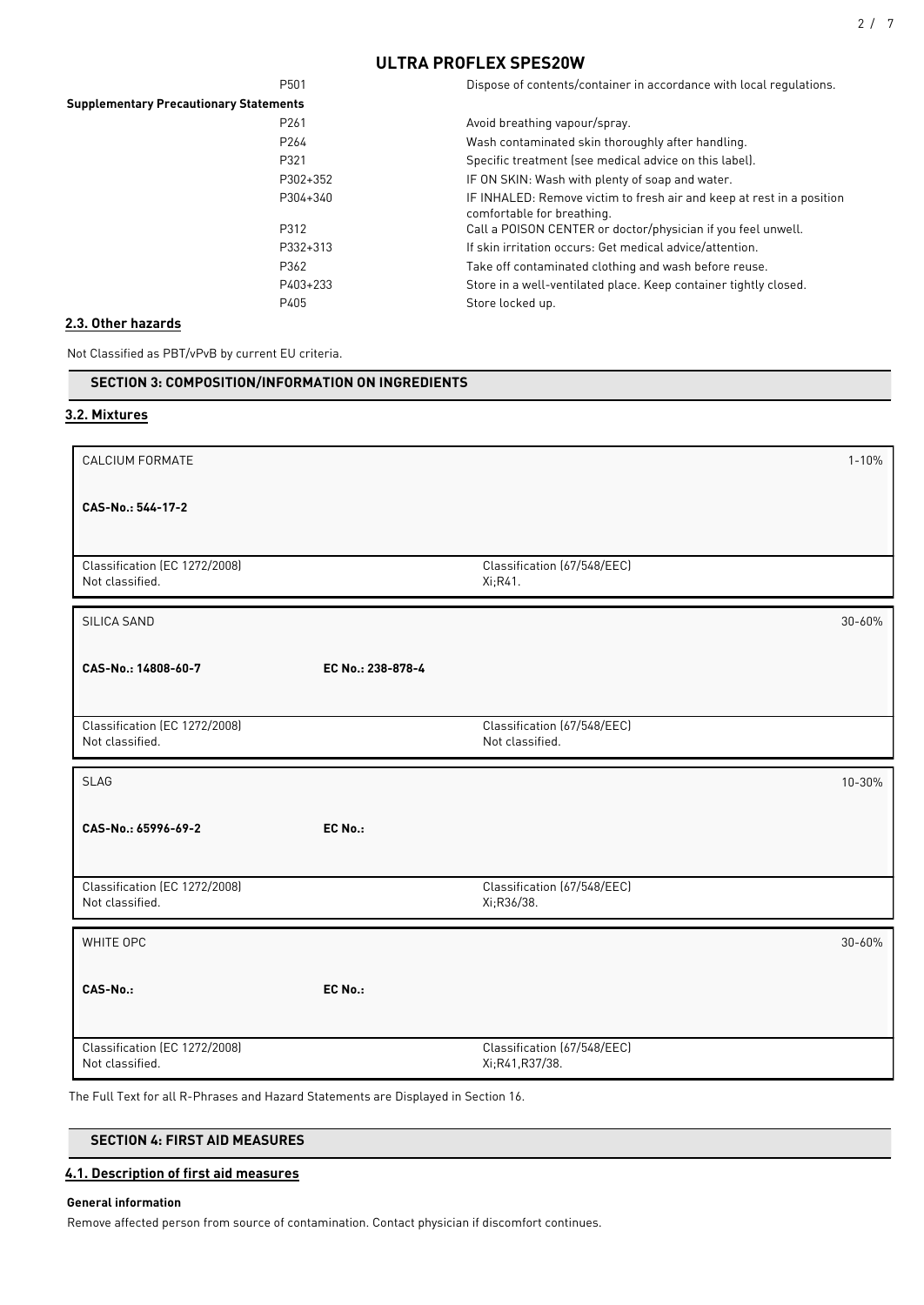### **Inhalation**

Move into fresh air and keep at rest. Get medical attention if any discomfort continues.

#### **Ingestion**

Immediately rinse mouth and drink plenty of water. Keep person under observation. If person becomes uncomfortable take to hospital along with these instructions. Do not give victim anything to drink if he is unconscious.

## **Skin contact**

Wash off promptly and flush contaminated skin with water. Promptly remove clothing if soaked through and flush skin with water. Get medical attention if any discomfort continues.

#### **Eye contact**

Immediately flush with plenty of water for up to 15 minutes. Remove any contact lenses and open eyes wide apart. Get medical attention if any discomfort continues.

### **4.2. Most important symptoms and effects, both acute and delayed**

### **General information**

The severity of the symptoms described will vary dependant of the concentration and the length of exposure.

## **4.3. Indication of any immediate medical attention and special treatment needed**

No specific first aid measures noted.

### **SECTION 5: FIREFIGHTING MEASURES**

## **5.1. Extinguishing media**

## **Extinguishing media**

Use fire-extinguishing media appropriate for surrounding materials.

## **5.2. Special hazards arising from the substance or mixture**

#### **Hazardous combustion products**

None under normal conditions.

### **Unusual Fire & Explosion Hazards**

No unusual fire or explosion hazards noted.

## **Specific hazards**

Not known.

## **5.3. Advice for firefighters**

### **Special Fire Fighting Procedures**

No specific fire fighting procedure given.

## **Protective equipment for fire-fighters**

Use protective equipment appropriate for surrounding materials.

## **SECTION 6: ACCIDENTAL RELEASE MEASURES**

### **6.1. Personal precautions, protective equipment and emergency procedures**

Wear protective clothing as described in Section 8 of this safety data sheet.

### **6.2. Environmental precautions**

Avoid release to the environment.

### **6.3. Methods and material for containment and cleaning up**

GENERAL. For waste disposal, see section 13.

### **6.4. Reference to other sections**

For personal protection, see section 8. Collect and dispose of spillage as indicated in section 13. See section 11 for more detailed information on health effects and symptoms.

## **SECTION 7: HANDLING AND STORAGE**

## **7.1. Precautions for safe handling**

No specific usage precautions noted.

### **7.2. Conditions for safe storage, including any incompatibilities**

Store at moderate temperatures in dry, well ventilated area.

## **Storage Class**

Unspecified storage.

## **7.3. Specific end use(s)**

The identified uses for this product are detailed in Section 1.2.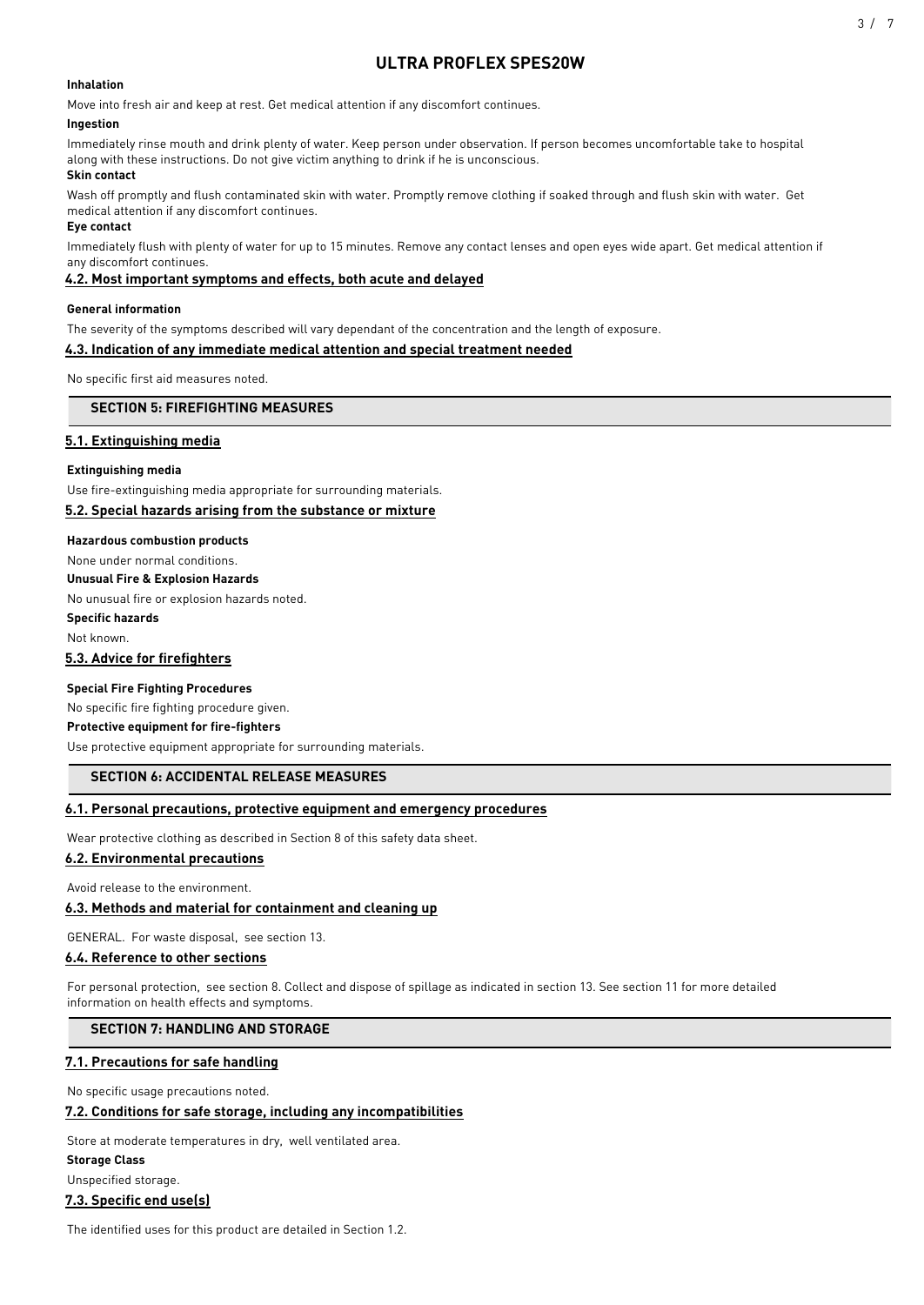## **SECTION 8: EXPOSURE CONTROLS/PERSONAL PROTECTION**

## **8.1. Control parameters**

| <b>Name</b>        | l STD      | TWA - 8 Hrs          | STEL - 15 Min | <b>Notes</b> |
|--------------------|------------|----------------------|---------------|--------------|
| <b>SILICA SAND</b> | <b>WEL</b> | $0.3 \,$ mg/m $3 \,$ |               |              |
| IWHITE OPC         | <b>WEL</b> | $4 \, \text{mg/m3}$  |               |              |

#### WEL = Workplace Exposure Limit.

#### **Ingredient Comments**

No exposure limits noted for ingredient(s).

### **8.2. Exposure controls**

#### **Protective equipment**



### **Engineering measures**

Not relevant

#### **Respiratory equipment**

No specific recommendations. Respiratory protection may be required.

#### **Hand protection**

For prolonged or repeated skin contact use suitable protective gloves.

#### **Eye protection**

Wear approved safety goggles.

#### **Other Protection**

Wear appropriate clothing to prevent any possibility of skin contact.

#### **Hygiene measures**

Wash hands at the end of each work shift and before eating, smoking and using the toilet. No specific hygiene procedures noted, but good personal hygiene practices are always advisable, especially when working with chemicals.

## **SECTION 9: PHYSICAL AND CHEMICAL PROPERTIES**

## **9.1. Information on basic physical and chemical properties**

Appearance **Powder, dust** 

### **9.2. Other information**

Not available.

## **SECTION 10: STABILITY AND REACTIVITY**

### **10.1. Reactivity**

There are no known reactivity hazards associated with this product.

### **10.2. Chemical stability**

No particular stability concerns.

## **10.3. Possibility of hazardous reactions**

Not applicable. **Hazardous Polymerisation** Unknown. **10.4. Conditions to avoid**

There are no known conditions that are likely to result in a hazardous situation.

## **10.5. Incompatible materials**

**Materials To Avoid**

No specific, or groups of materials are likely to react to produce a hazardous situation.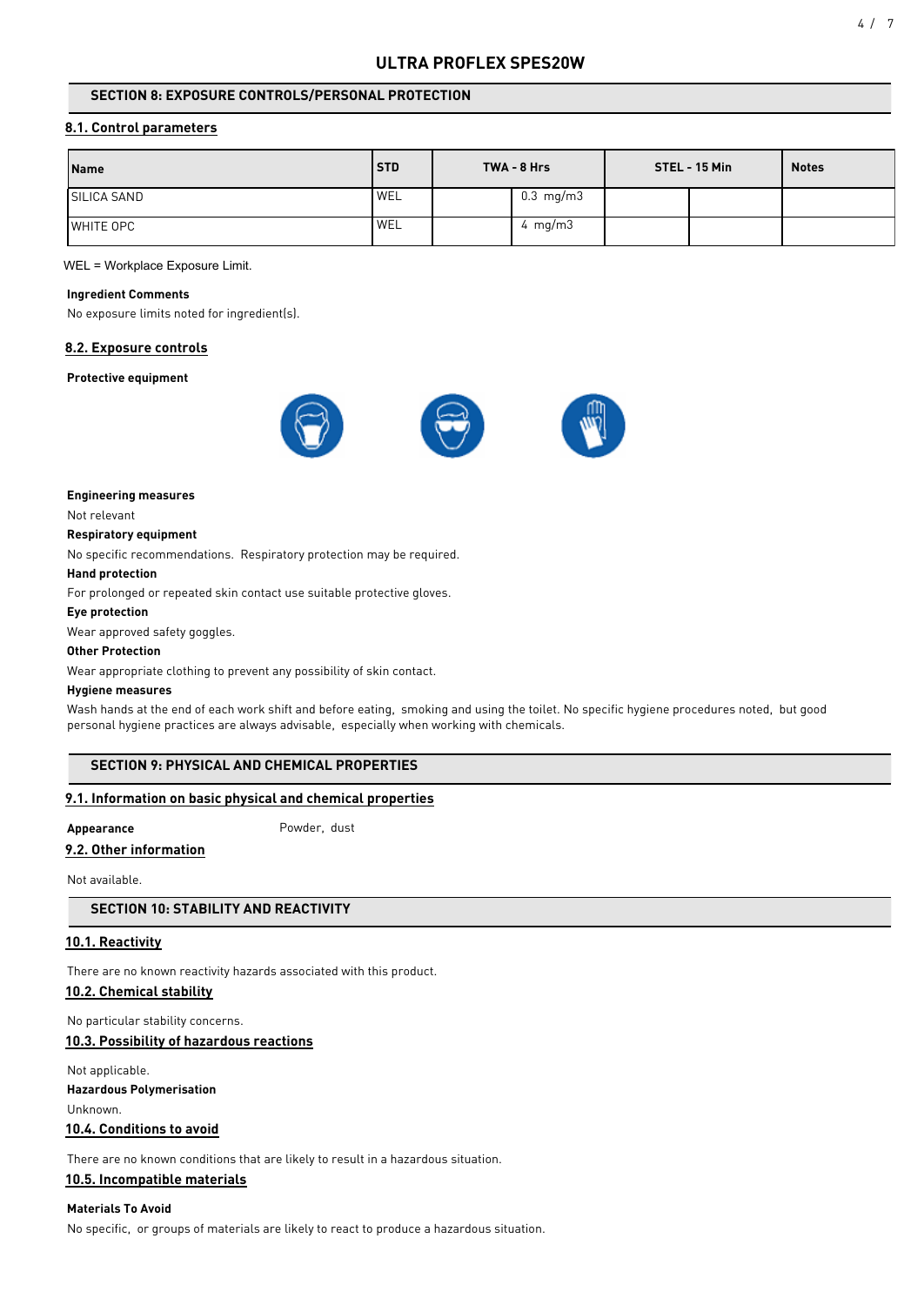## **10.6. Hazardous decomposition products**

None under normal conditions.

## **SECTION 11: TOXICOLOGICAL INFORMATION**

## **11.1. Information on toxicological effects**

#### **Toxicological information**

No information available.

## **General information**

No specific health warnings noted.

**Inhalation** No specific health warnings noted.

**Ingestion**

May irritate and cause stomach pain, vomiting and diarrhoea.

**Skin contact**

Irritating to skin.

**Eye contact**

## Irritating to eyes.

**Health Warnings**

This chemical may cause skin/eye irritation.

## **SECTION 12: ECOLOGICAL INFORMATION**

#### **Ecotoxicity**

There are no data on the ecotoxicity of this product.

### **12.1. Toxicity**

No information available

#### **12.2. Persistence and degradability**

No information available **Degradability** There are no data on the degradability of this product.

#### **12.3. Bioaccumulative potential**

# **Bioaccumulative potential**

No data available on bioaccumulation.

## **12.4. Mobility in soil**

**Mobility:** The product is non-volatile.

### **12.5. Results of PBT and vPvB assessment**

Not Classified as PBT/vPvB by current EU criteria.

### **12.6. Other adverse effects**

Not available.

## **SECTION 13: DISPOSAL CONSIDERATIONS**

#### **General information**

When handling waste, consideration should be made to the safety precautions applying to handling of the product.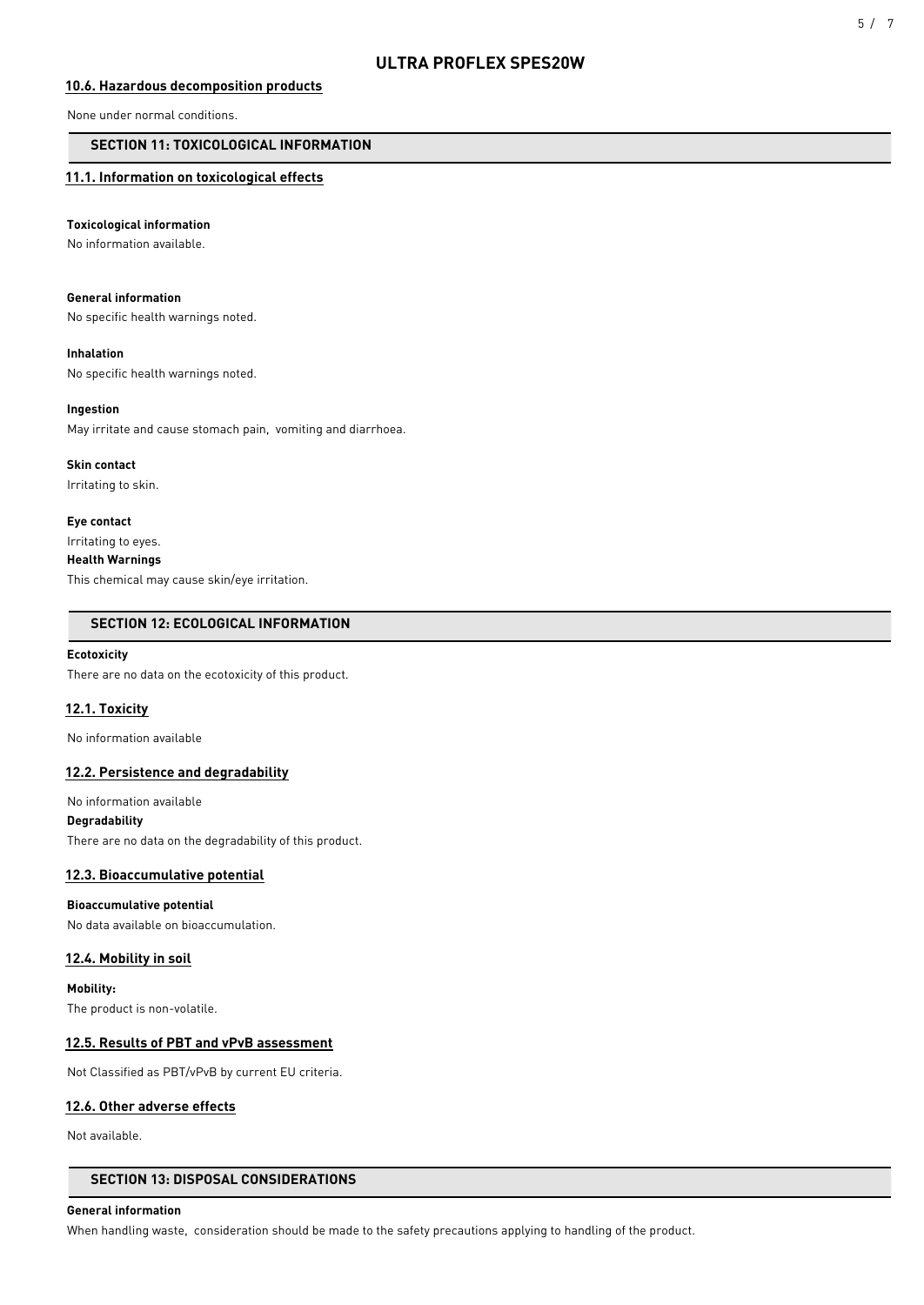## **13.1. Waste treatment methods**

Dispose of waste and residues in accordance with local authority requirements.

## **SECTION 14: TRANSPORT INFORMATION**

**General** The product is not covered by international regulation on the transport of dangerous goods (IMDG, IATA, ADR/RID).

## **14.1. UN number**

Not applicable.

## **14.2. UN proper shipping name**

Not applicable.

## **14.3. Transport hazard class(es)**

Not applicable.

## **14.4. Packing group**

Not applicable.

## **14.5. Environmental hazards**

**Environmentally Hazardous Substance/Marine Pollutant** No.

# **14.6. Special precautions for user**

Not applicable.

## **14.7. Transport in bulk according to Annex II of MARPOL73/78 and the IBC Code**

Not applicable.

## **SECTION 15: REGULATORY INFORMATION**

## **15.1. Safety, health and environmental regulations/legislation specific for the substance or mixture**

#### **Uk Regulatory References**

Health and Safety at Work Act 1974. The Control of Substances Hazardous to Health Regulations 2002 (S.I 2002 No. 2677) with amendments.

## **Statutory Instruments**

Control of Substances Hazardous to Health.

## **Approved Code Of Practice**

Safety Data Sheets for Substances and Preparations.

#### **National Regulations**

Health and Safety at Work Act (As Amended) 1974 Control of Substances Hazardous to Health Regulations 2002 (as amended)

## **Water hazard classification**

N/A.

## **15.2. Chemical Safety Assessment**

No chemical safety assessment has been carried out.

### **SECTION 16: OTHER INFORMATION**

#### **General information**

Only trained personnel should use this material.

| <b>Issued By</b>                | HS&E Manager. |  |  |
|---------------------------------|---------------|--|--|
| <b>Revision Date</b>            | 11/09/2013    |  |  |
| Revision                        | 3             |  |  |
| <b>Supersedes date</b>          | 14/12/2012    |  |  |
| <b>Safety Data Sheet Status</b> | Approved.     |  |  |